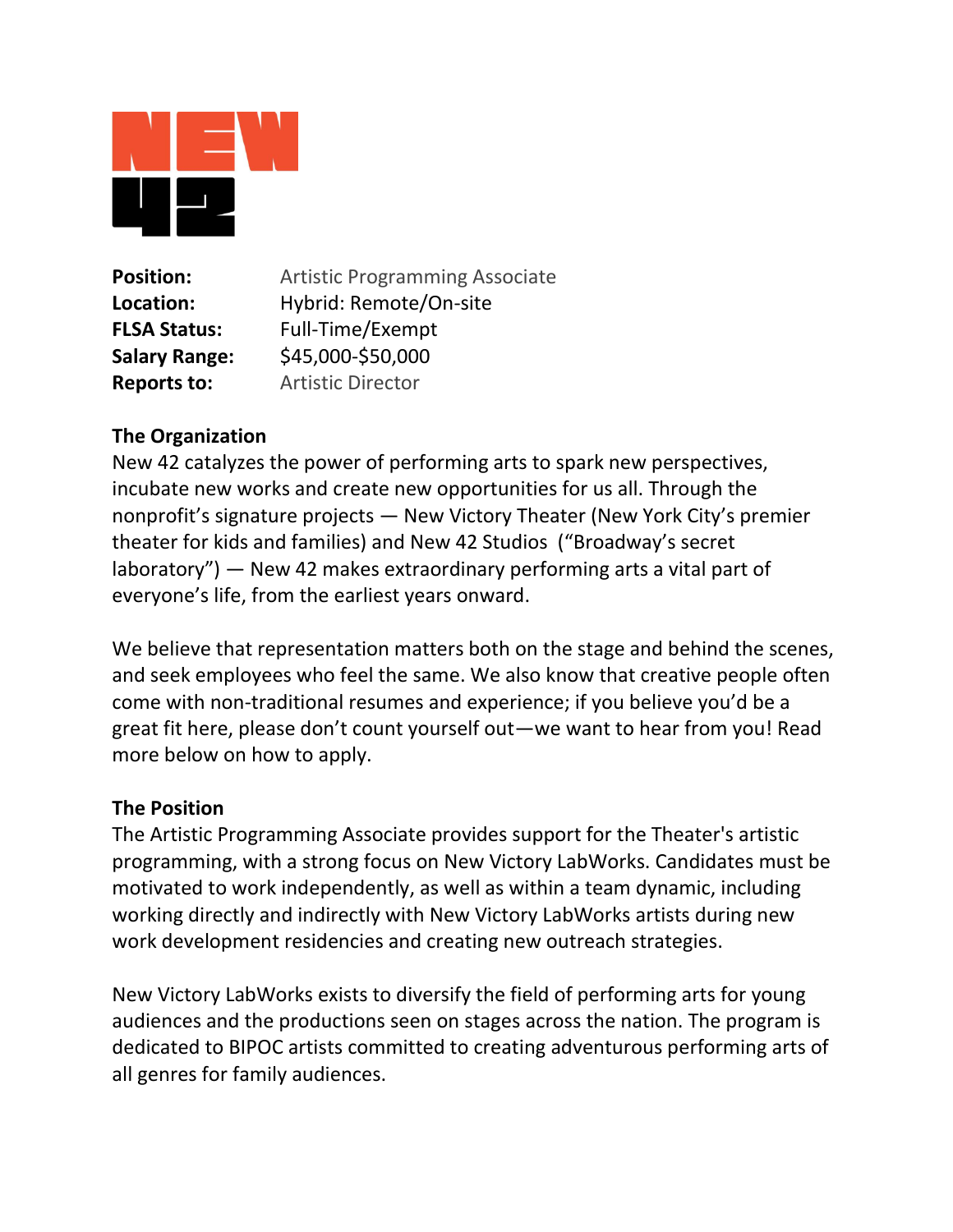## **Primary Duties and Responsibilities**

- Administrative support of all New Victory artistic programming with lead support of New Victory LabWorks program, including internal and external information dissemination, correspondence, authoring documents & materials (e.g. offer letters, calendars, contact sheets, artist/company bios, etc.), receiving and managing studio space requests, tracking and organizing LabWorks applications, etc.
- Collaboration with the Senior Manager of Artistic Programming to support the LabWorks program's creative growth, including artist development, community outreach, alumni tracking and current artist relations, residency enhancement, etc.
- Maintaining and developing artist relationships including attending workshops, readings, performances, etc.
- Updating and maintaining Tessitura database for LabWorks community
- Creating and maintaining an interactive forum for New Victory LabWorks Artists & Alumni exchange
- Providing creative and administrative support for department-hosted meetings, events, forums, colloquia, conferences, etc.; line-producing, and other projects as needed
- Drafting correspondence in Wordfly (program updates, invitations to professional development events, etc.)
- Planning and creating social media posts and public content in coordination with Marketing & Communications staff
- Serving as mentor to Artistic Programming Fellow(s), as assigned
- Attending conferences and professional development events, as assigned
- Actively engage and participate in ongoing Equity, Diversity, and Inclusion work within the organization, including the centering of anti-oppressive practices within the Artistic Programming department for the advancement of New 42 as an anti-racist organization.
- Other duties, as assigned

# **Essential Knowledge and Qualifications:**

- Bachelor's degree preferred, and a minimum of 3 years' experience in performing arts administration and/or artistic programming
- Clear understanding of and passionate commitment to the creation of performing arts work for all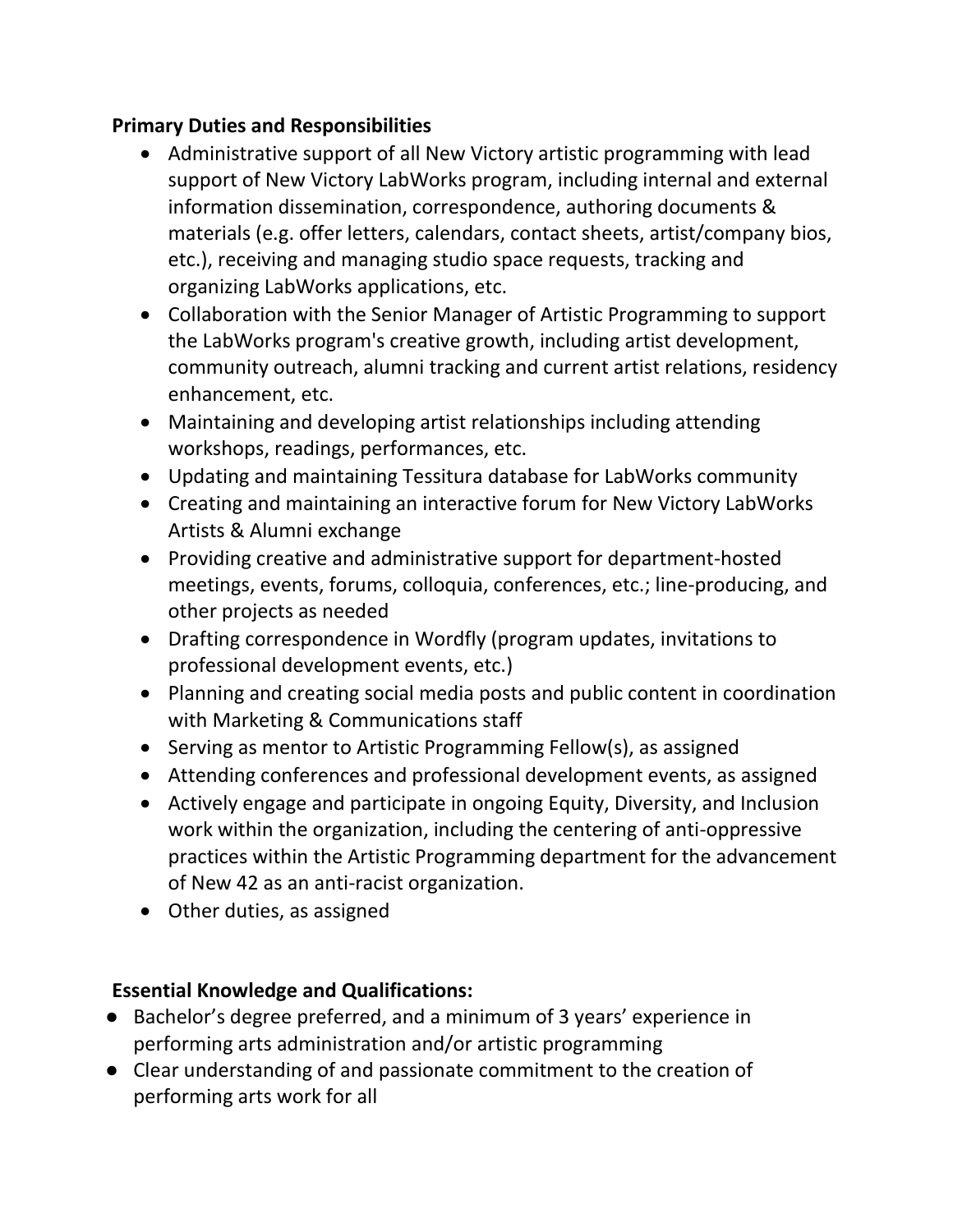- The ability to interact authentically with artists from different cultural and socio-economic backgrounds
- Excellent interpersonal skills with an emphasis on building and maintaining meaningful and reciprocal relationships
- Clear and effective organizational and communication skills with high attention to detail and the initiative to prioritize, track, and manage multiple projects simultaneously in a fluid-arts environment, creative writing experience a plus
- Producing and event management experience
- Proficiency in a wide range of digital office platforms, including Google Suite; Tessitura experience a plus
- Some community outreach experience preferred
- Ability to critically assess live performance

## **Why Should I Apply?**

Be a part of this leading non-profit performing arts organization that is committed to empowering young people, artists and educators through the performing arts. In addition to a competitive salary, New 42 offers a strong employee benefit package which includes comprehensive Health Insurance, Flexible Spending Account, 403B Retirement Plan, Employee Pension, and Paid Time Off.

## **Equal Opportunity Employer**

New 42 is an Equal Opportunity Employer and prohibits discrimination and harassment of any kind: New 42 is committed to creating a diverse environment and is proud to be an equal opportunity employer. All qualified applicants will receive consideration for employment without regard to race, color, religion, gender, gender identity or expression, sexual orientation, national origin, genetic information, predisposition or carrier status, disability, age, military or veteran status, or any other status protected by applicable law.

New 42 is committed to anti-oppressive practices in all departmental business processes; we aim to prioritize and advance as an anti-racist and anti-oppressive organization.

## **Accessibility Needs**

| Any applicants needing accommodations for accessibility purposes, please don't |     |     |      |      |     |       |
|--------------------------------------------------------------------------------|-----|-----|------|------|-----|-------|
| hesitate                                                                       | let | US. | know | what | vou | need. |